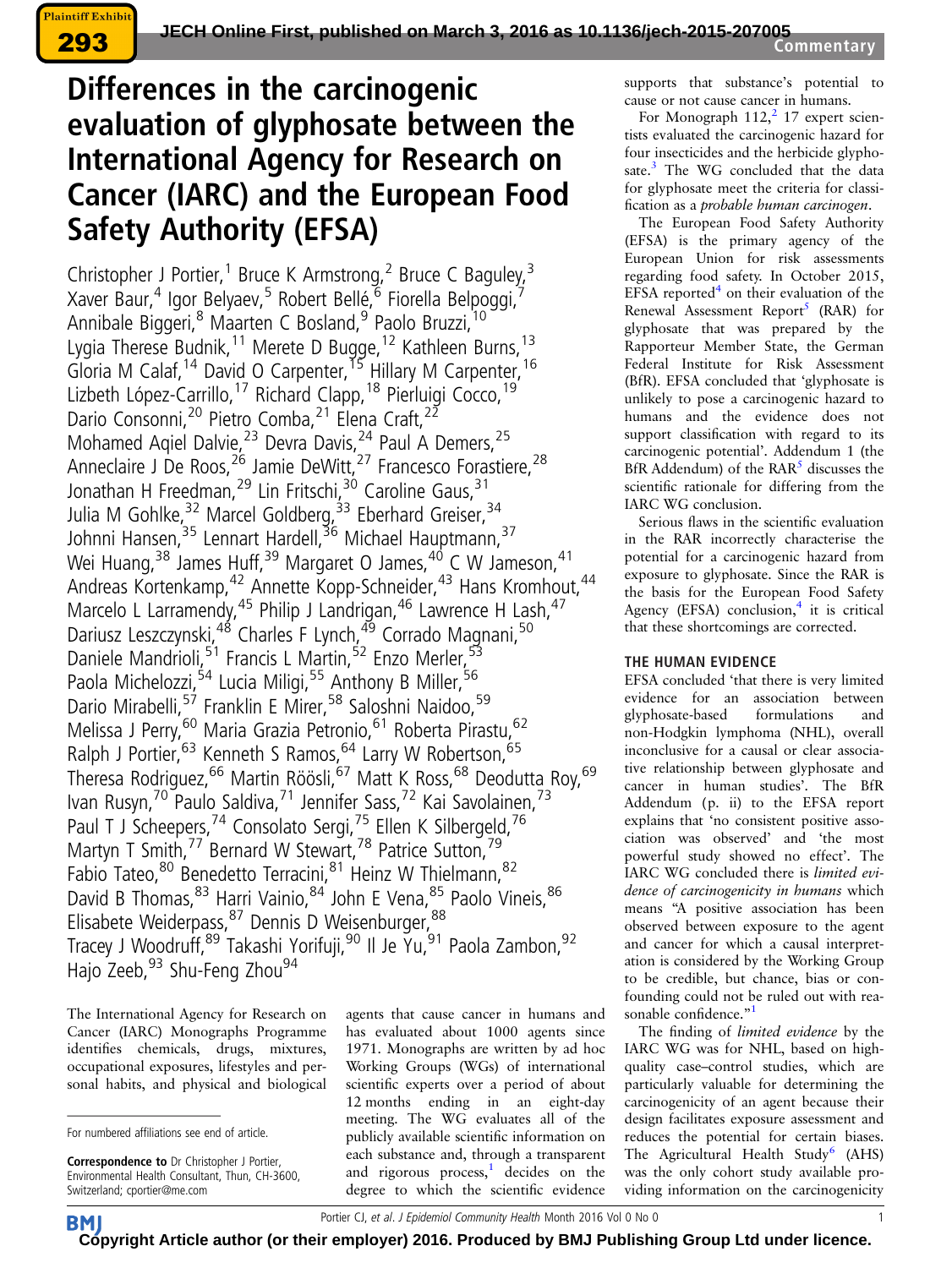of glyphosate. The study had a null finding for [NHL](https://www.baumhedlundlaw.com/toxic-tort-law/monsanto-roundup-lawsuit/) (RR 1.1, 0.7–1.9) with no apparent exposure–response relationship in the results. Despite potential advantages of cohort versus case–control studies, the AHS had only 92 NHL cases in the unadjusted analysis as compared to 650 cases in a pooled case–control analysis from the USA. $^7$  In addition, the median follow-up time in the AHS was 6.7 years, which is unlikely to be long enough to account for cancer latency.<sup>[8](#page-4-0)</sup>

The RAR classified all of the case– control studies as 'not reliable,' because, for example, information on glyphosate exposure, smoking status and/or previous diseases had not been assessed. In most cases, this is contrary to what is actually described in the publications. Well-designed case–control studies are recognised as strong evidence and routinely relied on for hazard evaluations.<sup>9</sup> <sup>10</sup> The IARC WG carefully and thoroughly evaluated all available epidemiology data, considering the strengths and weaknesses of each study. This is key to determining that the positive associations seen in the case–control studies are a reliable indication of an association and not simply due to chance or methodological flaws. To provide a reasonable interpretation of the findings, an evaluation needs to properly weight studies according to quality rather than simply count the number of positives and negatives. The two meta-analyses cited in the IARC Monograph<sup>[11](#page-4-0)</sup> are excellent examples of objective evaluations and show a consistent positive association between glyphosate and NHL.

The final conclusion<sup>[5](#page-4-0)</sup> (Addendum 1, p.21) that "there was no unequivocal evidence for a clear and strong association of NHL with glyphosate" is misleading. IARC, like many other groups, uses three levels of evidence for human cancer data.<sup>[1](#page-3-0)</sup> Sufficient evidence means 'that a causal relationship has been established' between glyphosate and NHL. BfR's conclusion is equivalent to deciding that there is not sufficient evidence. Legitimate public health concerns arise when 'causality is credible', that is, when there is limited evidence of carcinogenicity.

### EVIDENCE FROM ANIMAL CARCINOGENICITY STUDIES

EFSA concluded 'No evidence of carcinogenicity was confirmed by the majority of the experts (with the exception of one minority view) in either rats or mice due to a lack of statistical significance in pairwise comparison tests, lack of consistency in multiple animal studies and slightly increased incidences only at dose levels at

or above the limit dose/maximum tolerated dose (MTD), lack of preneoplastic lesions and/or being within historical control range'. The IARC WG review found a significant positive trend for renal tumours in male  $CD-1$  mice,<sup>[12](#page-4-0)</sup> a rare tumour, although no comparisons of any individual exposure group to the control group were statistically significant. The WG also identified a significant positive trend for hemangiosarcoma in male CD-1 mice, $^{13}$  $^{13}$  $^{13}$  again with no individual exposure group significantly different from controls. Finally, the WG also saw a significant increase in the incidence of pancreatic islet cell adenomas in two studies in male Sprague-Dawley rats.<sup>14-[16](#page-4-0)</sup> In one of these rat studies, thyroid gland adenomas in females and liver adenomas in males were also increased. By the IARC review criteria, $<sup>1</sup>$  $<sup>1</sup>$  $<sup>1</sup>$  this constitutes *sufficient*</sup> evidence in animals.

The IARC WG reached this conclusion using data that were publicly available in sufficient detail for independent scientific evaluation (a requirement of the IARC Preamble<sup>[1](#page-3-0)</sup>). On the basis of the BfR Addendum, it seems there were three additional mouse studies and two additional rat studies that were unpublished and available to EFSA. Two of the additional studies were reported to have a significant trend for renal tumours, one in CD-1 mice (Sugimoto. 18-Month Oral Oncogenicity Study in Mice. Unpublished, designated ASB2012–11493 in RAR. 1997), and one in Swiss-Webster mice (Unknown. A chronic feeding study of glyphosate (roundup technical) in mice. Unpublished, designated ABS2012–11491 in RAR. 2001). One of these studies (Sugimoto. Unpublished, 1997) also reported a significant trend for hemangiosarcoma. The RAR also reported two studies in CD-1 mice showing significant trends for malignant lymphoma (Sugimoto. Unpublished, 1997; Unknown. Glyphosate Technical: Dietary Carcinogencity Study in the Mouse. Unpublished, designated ABS2012–11492 in RAR. 2009).

The RAR dismissed the observed trends in tumour incidence because there are no individual treatment groups that are significantly different from controls and because the maximum observed response is reportedly within the range of the historical control data (Table 5.3–1, p.90). Care must be taken in using historical control data to evaluate animal carcinogenicity data. In virtually all guide- $\lim_{n \to \infty}$ ,  $\lim_{n \to \infty}$  18 scientific reports<sup>[19](#page-4-0)</sup> and publications $20-23$  on this issue, the recommended first choice is the use of concurrent controls and trend tests, even in the

EC regulations cited in the  $RAR<sup>18</sup>$  $RAR<sup>18</sup>$  $RAR<sup>18</sup>$  (see p.375). Trend tests are more powerful than pairwise comparisons, particularly for rare tumours where data are sparse. Historical control data should be from studies in the same time frame, for the same animal strain, preferably from the same laboratory or the same supplier and preferably reviewed by the same patholo- $\frac{17}{2}$   $\frac{18}{18}$  While the EFSA final peer review[4](#page-4-0) mentions the use of historical control data from the original laboratory, no specifics are provided and the only referenced historical control data<sup>[24](#page-4-0)</sup> are in the BfR addendum.<sup>[5](#page-4-0)</sup> One of the mouse studies $^{12}$  $^{12}$  $^{12}$  was clearly done before this historical control database was developed, one study (Sugimoto. Unpublished, 1997) used Crj:CD-1 mice rather than Crl:CD-1 mice, and one study<sup>[13](#page-4-0)</sup> did not specify the substrain and was reported in 1993 (probably started prior to 1988). Hence, only a single study (Unknown. Unpublished, 2009) used the same mouse strain as the cited historical controls, but was reported more than 10 years after the historical control data set was developed.

The RAR dismissed the slightly increased tumour incidences in the studies considered because they occurred "only at dose levels at or above the limit dose/ maximum tolerated dose (MTD)", and because there was a lack of preneoplastic lesions. Exceeding the MTD is demonstrated by an increase in mortality or other serious toxicological findings at the highest dose, not by a slight reduction in body weight. No serious toxicological findings were reported at the highest doses for the mouse studies in the RAR. While some would argue that these high doses could cause cellular disruption (eg, regenerative hyperplasia) leading to cancer, no evidence of this was reported in any study. Finally, a lack of preneoplastic lesions for a significant neoplastic finding is insufficient reason to discard the finding.

## MECHANISTIC INFORMATION

The BfR Addendum dismisses the IARC WG finding that 'there is strong evidence that glyphosate causes genotoxicity' by suggesting that unpublished evidence not seen by the IARC WG was overwhelmingly negative and that, since the reviewed studies were not done under guideline principles, they should get less weight. To maintain transparency, IARC reviews only publicly available data. The use of confidential data submitted to the BfR makes it impossible for any scientist not associated with BfR to review this conclusion. Further weakening their interpretation,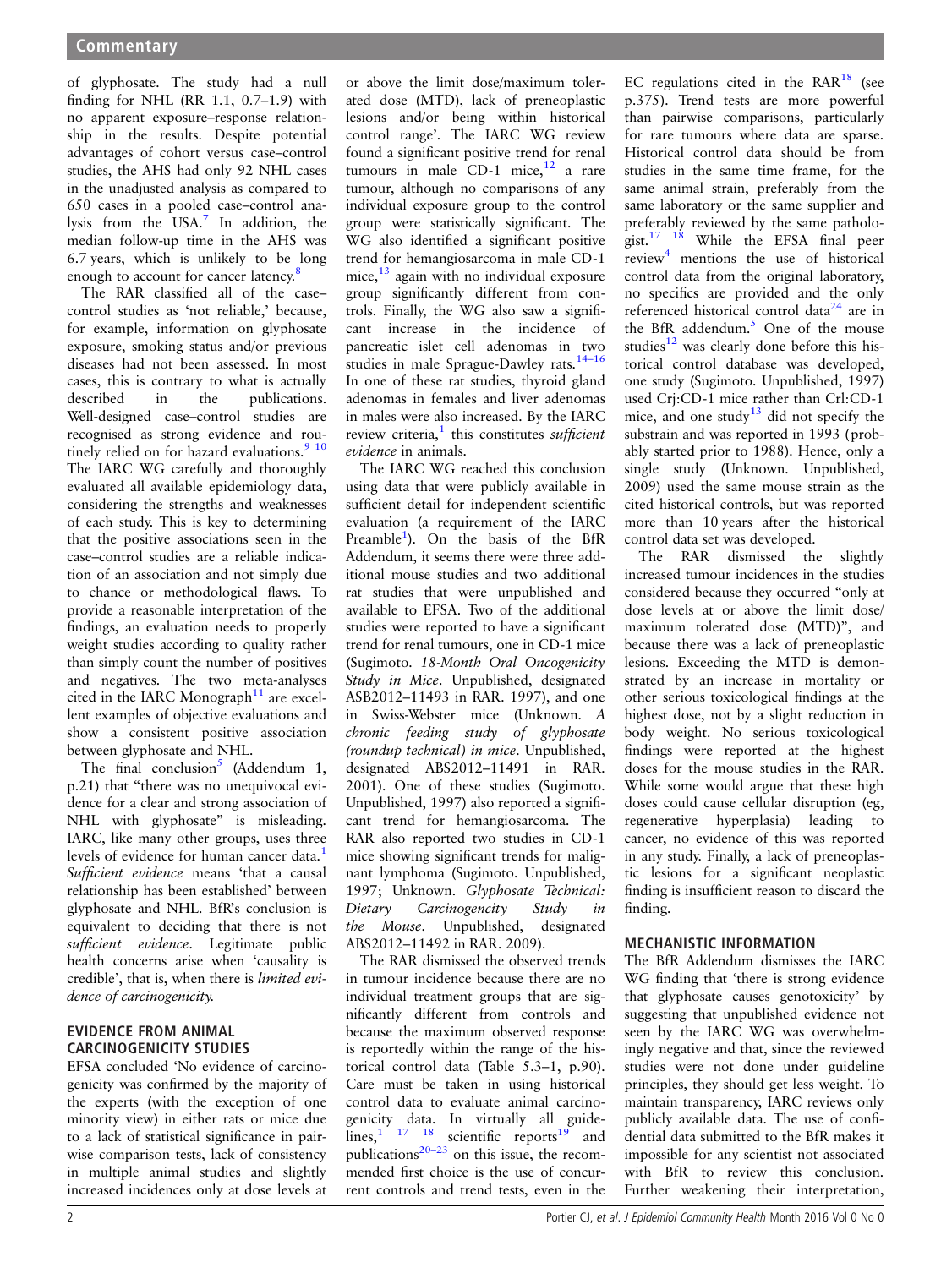the BfR did not include evidence of chromosomal damage from exposed humans or human cells that were highlighted in Tables 4.1 and 4.2 of the IARC Monograph <sup>[3](#page-4-0)</sup>

The BfR confirms (p.79) that the studies evaluated by the IARC WG on oxidative stress were predominantly positive but does not agree that this is strong support for an oxidative stress mechanism. They minimise the significance of these findings predominantly because of a lack of positive controls in some studies and because many of the studies used glyphosate formulations and not pure glyphosate. In contrast, the WG concluded that (p.77) 'Strong evidence exists that glyphosate, AMPA and glyphosate-based formulations can induce oxidative stress'. From a scientific perspective, these types of mechanistic studies play a key role in distinguishing between the effects of mixtures, pure substances and metabolites.

Finally, we strongly disagree that data from studies published in the peerreviewed literature should automatically receive less weight than guideline studies. Compliance with guidelines and Good Laboratory Practice does not guarantee validity and relevance of the study design, statistical rigour and attention to sources of bias.<sup>25</sup> <sup>26</sup> The majority of research after the initial marketing approval, including epidemiology studies, will be conducted in research laboratories using various models to address specific issues related to toxicity, often with no testing guidelines available. Peer-reviewed and published findings have great value in understanding mechanisms of carcinogenicity and should be given appropriate weight in an evaluation based on study quality, not just on compliance with guideline rules.

# GENERAL COMMENTS

Science moves forward on careful evaluations of data and a rigorous review of findings, interpretations and conclusions. An important aspect of this process is transparency and the ability to question or debate the findings of others. This ensures the validity of the results and provides a strong basis for decisions. Many of the elements of transparency do not exist for the RAR. $5$  For example, citations for almost all references, even those from the open scientific literature, have been redacted. The ability to objectively evaluate the findings of a scientific report requires a complete list of cited supporting evidence. As another example, there are no authors or contributors listed for either document, a requirement for publication in virtually all scientific journals

where financial support, conflicts of interest and affiliations of authors are fully disclosed. This is in direct contrast to the IARC WG evaluation listing all authors, all publications and public disclosure of pertinent conflicts of interest prior to the  $WG$  meeting.<sup>[27](#page-4-0)</sup>

Several guidelines have been devised for conducting careful evaluation and analysis of carcinogenicity data, most after consultation with scientists from around the world. Two of the most widely used guidelines in Europe are the OECD guidance on the conduct and design of chronic toxicity and carcinogenicity studies<sup>[17](#page-4-0)</sup> and the European Chemicals Agency Guidance on Commission Regulation (EU) No  $286/2011$ ;<sup>18</sup> both are cited in the RAR. The methods used for historical controls and trend analysis are inconsistent with these guidelines.

Owing to the potential public health impact of glyphosate, which is an extensively used pesticide, it is essential that all scientific evidence relating to its possible carcinogenicity is publicly accessible and reviewed transparently in accordance with established scientific criteria.

## **SUMMARY**

The IARC WG concluded that glyphosate is a 'probable human carcinogen', putting it into IARC category 2A due to sufficient evidence of carcinogenicity in animals, limited evidence of carcinogenicity in humans and strong evidence for two carcinogenic mechanisms.

- ▸ The IARC WG found an association between NHL and glyphosate based on the available human evidence.
- ▸ The IARC WG found significant carcinogenic effects in laboratory animals for rare kidney tumours and hemangiosarcoma in two mouse studies and benign tumours in two rat studies.
- ▸ The IARC WG concluded that there was strong evidence of genotoxicity and oxidative stress for glyphosate, entirely from publicly available research, including findings of DNA damage in the peripheral blood of exposed humans.

The RAR concluded<sup>5</sup> (Vol. 1, p.160) that 'classification and labelling for carcinogenesis is not warranted' and 'glyphosate is devoid of genotoxic potential'.

- $\triangleright$  EFSA<sup>[4](#page-4-0)</sup> classified the human evidence as 'very limited' and then dismissed any association of glyphosate with cancer without clear explanation or justification.
- ▸ Ignoring established guidelines cited in their report, EFSA dismissed evidence of renal tumours in three mouse

studies, hemangiosarcoma in two mouse studies and malignant lymphoma in two mouse studies. Thus, EFSA incorrectly discarded all findings of glyphosate-induced cancer in animals as chance occurrences.

- ▸ EFSA ignored important laboratory and human mechanistic evidence of genotoxicity.
- ▸ EFSA confirmed that glyphosate induces oxidative stress but then, having dismissed all other findings of possible carcinogenicity, dismissed this finding on the grounds that oxidative stress alone is not sufficient for carcinogen labelling.

The most appropriate and scientifically based evaluation of the cancers reported in humans and laboratory animals as well as supportive mechanistic data is that glyphosate is a probable human carcinogen. On the basis of this conclusion and in the absence of evidence to the contrary, it is reasonable to conclude that glyphosate formulations should also be considered likely human carcinogens. The CLP Criteria<sup>[18](#page-4-0)</sup> (Table 3.6.1, p.371) allow for a similar classification of Category 1B when there are 'studies showing limited evidence of carcinogenicity in humans together with limited evidence of carcinogenicity in experimental animals'.

In the RAR, almost no weight is given to studies from the published literature and there is an over-reliance on nonpublicly available industry-provided studies using a limited set of assays that define the minimum data necessary for the marketing of a pesticide. The IARC WG evaluation of probably carcinogenic to humans accurately reflects the results of published scientific literature on glyphosate and, on the face of it, unpublished studies to which EFSA refers.

Most of the authors of this commentary previously expressed their concerns to EFSA and others regarding their review of glyphosate<sup>[28](#page-4-0)</sup> to which EFSA has published  $\frac{1}{2}$  a reply.<sup>[29](#page-4-0)</sup> This commentary responds to the EFSA reply.

The views expressed in this editorial are the opinion of the authors and do not imply an endorsement or support for these opinions by any organisations to which they are affiliated.

#### Author affiliations <sup>1</sup>

Environmental Health Consultant, Thun, Switzerland <sup>2</sup>The University of Sydney, Sydney, New South Wales, Australia

<sup>3</sup>The University of Auckland, Auckland, New Zealand 4 Charité University Medicine Berlin, Berlin, Germany 5 Cancer Research Institute, Bratislava, Slovak Republic 6 Sorbonne Universités, UPMC Univ Paris 06, UMR8227, Roscoff, France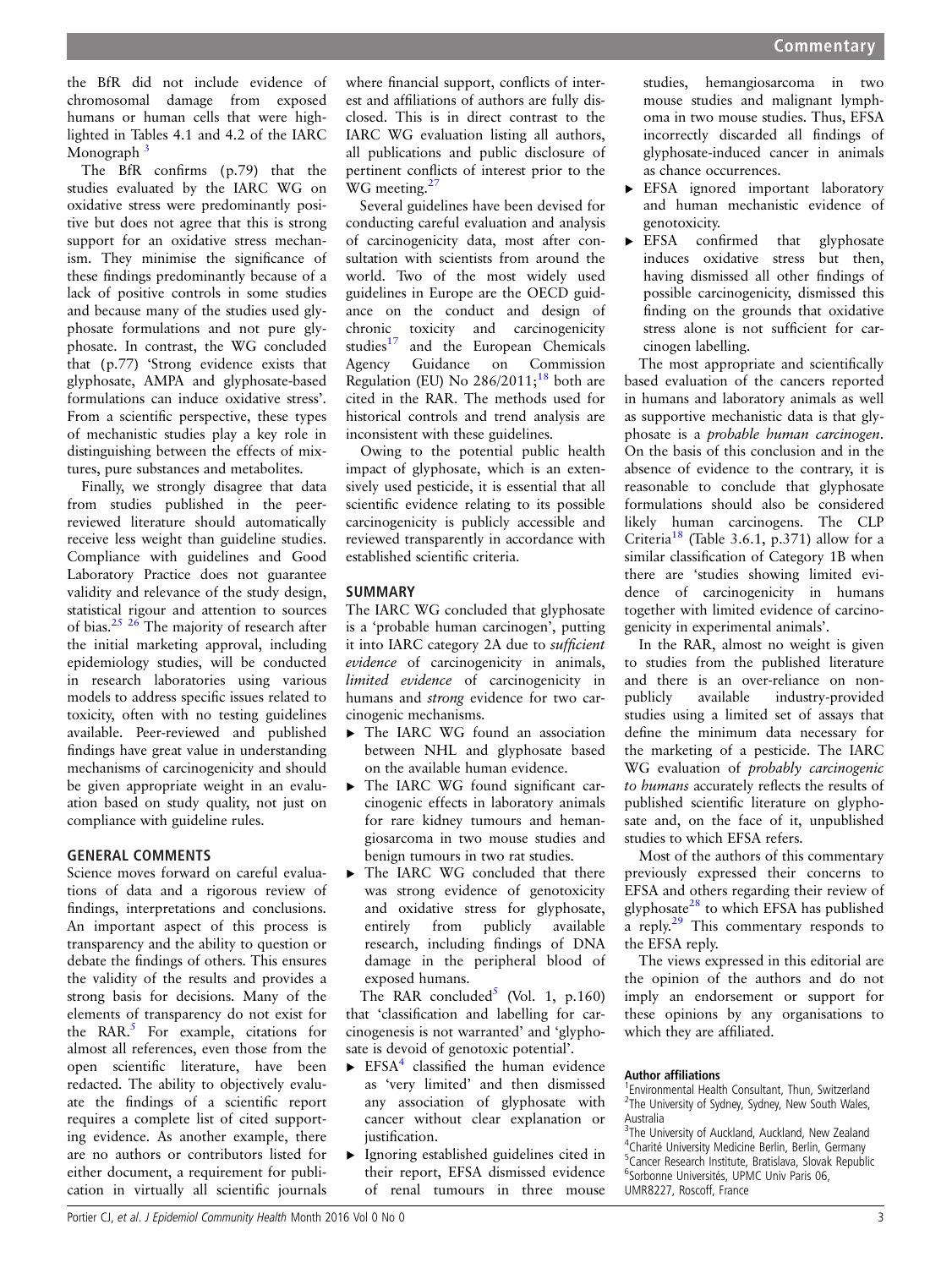<span id="page-3-0"></span><sup>7</sup> CesareMaltoni Cancer Research Center, Bentivoglio (Bologna), Italy

<sup>8</sup>Institute for Cancer Prevention and Research,

University of Florence, Italy

<sup>9</sup>University of Illinois at Chicago, Chicago, Illinois, USA 10National Cancer Research Institute, San Martino—IST Hospital, Genoa, Italy<br><sup>11</sup>University of Hamburg, Hamburg, Germany

<sup>12</sup>STAMI, National Institute of Occupational Health, Oslo, Norway<br><sup>13</sup>Sciencecorps, Lexington, Massachusetts, USA

<sup>14</sup>Instituto de Alta Investigación, Universidad de Tarapacá, Arica, Chile

<sup>15</sup>Institute for Health and the Environment, University at

Albany, Rensselaer, New York, USA<br><sup>16</sup>Toxicologist, Maplewood, Minnesota, USA

<sup>17</sup>National Institute of Public Health, Cuernavaca,

Morelos, Mexico

18Boston University School of Public Health, Boston, Massachusetts, USA

<sup>19</sup>Department of Public Health, Clinical and Molecular Medicine, University of Cagliari, Cagliari, Italy 20Department of Preventive Medicine, Fondazione IRCCS Ca' Granda Ospedale Maggiore Policlinico, Milan, Italy

<sup>21</sup>Department of Environment and Primary Prevention,

IstitutoSuperiore di Sanità, Rome, Italy<br><sup>22</sup>Environmental Defense Fund, Austin, Texas, USA <sup>23</sup>Center for Environmental and Occupational Health, University of Cape Town, Cape Town, South Africa <sup>24</sup>Environmental Health Trust, Jackson Hole, Wyoming,

USA and The Hebrew University Hadassah School of Medicine, Jerusalem, Israel. <sup>25</sup>Dalla Lana School of Public Health, University of

Toronto, Canada

<sup>26</sup>Department of Environmental and Occupational Health, Drexel University, Philadelphia, Pennsylvania, USA

<sup>27</sup>Brody School of Medicine, East Carolina University, Greenville, North Carolina, USA

28Department of Epidemiology, Lazio Regional Health Service, Rome, Italy

29University of Louisville School of Medicine, Louisville, Kentucky, USA

30School of Public Health, Curtin University, Perth, Western Australia, Australia

<sup>31</sup>Department of Environmental Toxicology, The

University of Queensland, Brisbane, Australia <sup>32</sup>Department of Population Health Sciences, Virginia

Tech, Blacksburg, Virginia, USA<br><sup>33</sup> Paris Descartes University, France

<sup>34</sup>Epi.Consult GmbH, Musweiler, Germany<br><sup>35</sup>Danish Cancer Society Research Center, Copenhagen,

Denmark<br><sup>36</sup>University Hospital, Orebra, Sweden

 $37B$ iostatistics Branch, Netherlands Cancer Institute,

Amsterdam, The Netherlands<br><sup>38</sup>Faculty of Department of Occupational and Environmental Health, Peking Univ School of Public

Health, Beijing, China

39National Institute for Environmental Health Sciences, Research Triangle Park, North Carolina, USA<br><sup>40</sup>University of Florida, Gainesville, Florida, USA

<sup>41</sup>CWJ Consulting, LLC, Cape Coral, Florida, USA <sup>42</sup>Institute of Environment, Health and Societies, Brunel

University London, London, UK<br><sup>43</sup>Division of Biostatistics, German Cancer Research

Center, Heidelberg, Germany 44Institute for Risk Assessment Sciences, Utrecht University, Utrecht, The Netherlands

45National Council of Scientific and Technological Research, National University of La Plata,

Argentina<br><sup>46</sup>Arnhold Institute for Global Health, Icahn School of Medicine at Mount Sinai, New York, USA 47Department of Pharmacology, Wayne State University School of Medicine, Detroit, Michigan, USA

48Department of Biosciences, University of Helsinki, Helsinki, Finland

49 Department of Epidemiology, University of Iowa, Iowa

City, Iowa, USA 50Cancer Epidemiology Unit, University of Eastern Piedmont, Novara, Italy

51 Cesare Maltoni Cancer Research Center, Bentivoglio

Ebologna), Italy<br><sup>52</sup>Centre for Biophotonics, Lancaster University, UK 53 Department of Prevention, Occupational Health Unit,

National Health Service, Padua, Italy 54Department of Epidemiology Lazio Region, Rome,

Italy

nca.,<br><sup>55</sup>Occupational and Environmental Epidemiology Unit, ISPO-Cancer Prevention and Research Institute,

Florence, Italy 56Dalla Lana School of Public Health, University of

Toronto, Canada

57Unit of Cancer Epidemiology, University of Turin and CPO-Piemonte, Torino, Italy

58Department of Environmental and Occupational Health Sciences, City University of New York School of Public Health, USA

59School of Nursing and Public Health, University of KwaZulu-Natal, Durban, South Africa

60Department of Environmental and Occupational Health, Milken Institute School of Public Health, The George Washington University, Washington DC, USA

<sup>61</sup>Health and Environment-Department of Prevention, Local Health Authority-Empoli, Florence, Italy

<sup>62</sup>Department of Biology and Biotechnology "Charles<br>Darwin", Sapienza Rome University, Italy

<sup>63</sup>Department of Environmental Sciences, School of the Coast & Environment, Louisiana State University, Baton Rouge, Los Angeles, USA

<sup>64</sup>Center for Applied Genetics and Genomic Medicine, University of Arizona Health Sciences, Tucson, Arizona, USA

65Iowa Superfund Research Program and the Interdisciplinary Graduate Program in Human Toxicology, University of Iowa, Iowa City, Iowa, USA 66Center for Research in Health, Work and Environment (CISTA), National Autonomous University of Nicaragua (UNAN-León), León, Nicaragua

<sup>67</sup>Swiss Tropical and Public Health Institute, Associated Institute of the University of Basel, Basel, Switzerland 68College of Veterinary Medicine, Mississippi State University, Mississippi State, USA

69Department of Environmental and Occupational Health, Florida International University, Miami, Florida, USA

70Department of Veterinary Integrative Biosciences, Texas A&M University, College Station, Texas, USA 71Faculty of Medicine, University of São Paulo, São Paulo, Brazil<br><sup>72</sup>Natural Resources Defense Council and George

Washington University, Washington DC, USA

73Nanosafety Research Centre, Finnish Institute of Occupational Health, Helsinki, Finland

74Radboud Institute for Health Sciences, Radboud University Medical Center, Nijmegen, The Netherlands 75Department of Pathology, University of Alberta,

Edmonton, Alberta, Canada<br><sup>76</sup>Department of Environmental Health Sciences, Johns Hopkins Bloomberg School of Public Health, Baltimore, Maryland, USA

77School of Public Health, University of California,

Berkeley, California, USA<br><sup>78</sup>Faculty of Medicine, University of New South Wales,

Randwick, New South Wales Australia 79Program on Reproductive Health and the Environment, University of California, San Francisco,

California, USA<br><sup>80</sup>Istituto di Geosceinze e Georisorse (CNR), Padova,

Italy<br><sup>81</sup>University of Torino, Torino, Italy

82German Cancer Research Center, Heidelberg and Faculty of Pharmacy, Heidelberg University, Germany 83Fred Hutchinson Cancer Research Center, University

of Washington, Seattle, Washington, USA 84Faculty of Public Health, Kuwait University, Kuwait City, Kuwait

85Department of Public Health Sciences, Medical University of South Carolina, Charleston, South

Carolina, USA<br><sup>86</sup>Department of Environmental Epidemiology, Imperial College London, London, UK

87Department of Research, Cancer Registry of Norway, Institute of Population-Based Cancer Research, Oslo, Norway; Department of Community Medicine, Faculty of Health Sciences, University of Tromsø, The Arctic University of Norway, Tromsø, Norway; Department of Medical Epidemiology and Biostatistics, Karolinska Institutet, Stockholm, Sweden; and Genetic Epidemiology Group, Folkhälsan Research Center,

Helsinki, Finland.

88Department of Pathology, City of Hope Medical Center, Duarte, California, USA 89Program on Reproductive Health and the

Environment, University of California, San Francisco, USA<br><sup>90</sup>Okayama University, Okayama, Japan

<sup>91</sup>Institute of Nanoproduct Safety Research, Hoseo

University, Asan, The Republic of Korea<br><sup>92</sup>University of Padua, Padova, Italy

93 Department of Prevention and Evaluation, Leibniz-Institute for Prevention Research and Epidemiology,

Bremen, Germany

94College of Pharmacy, University of South Florida, Tampa, Florida, USA

Contributors All authors to this commentary have participated in its development and approve the content. MCB, FF, LF, CWJ, HK, TR, MKR, IR and CS were all participants in the IARC WG. CJP was an Invited Specialist in the IARC WG. Many of the remaining authors have also served on IARC Working Groups that did not pertain to glyphosate.

Competing interests CJP, MTS and DDW are providing advice to a US law firm involved in glyphosate litigation. CJP also works part-time for the Environmental Defense Fund on issues not related to pesticides.

Provenance and peer review Commissioned; externally peer reviewed.



**Open Access** This is an Open Access article distributed in accordance with the Creative Commons Attribution Non Commercial (CC BY-NC 4.0) license, which permits others to distribute, remix, adapt, build upon this work non-commercially, and license their derivative works on different terms, provided the original work is properly cited and the use is noncommercial. See: [http://creativecommons.org/licenses/](http://creativecommons.org/licenses/by-nc/4.0/) [by-nc/4.0/](http://creativecommons.org/licenses/by-nc/4.0/)

To cite Portier CJ, Armstrong BK, Baguley BC, et al. J Epidemiol Community Health Published Online First: [please include Day Month Year] doi:10.1136/jech-2015-207005

J Epidemiol Community Health 2016;0:1-5. doi:10.1136/jech-2015-207005

#### **REFERENCES**

1 IARC. Preamble to the IARC Monographs. 2006. [http://monographs.iarc.fr/ENG/Preamble/](http://monographs.iarc.fr/ENG/Preamble/CurrentPreamble.pdf) [CurrentPreamble.pdf](http://monographs.iarc.fr/ENG/Preamble/CurrentPreamble.pdf)